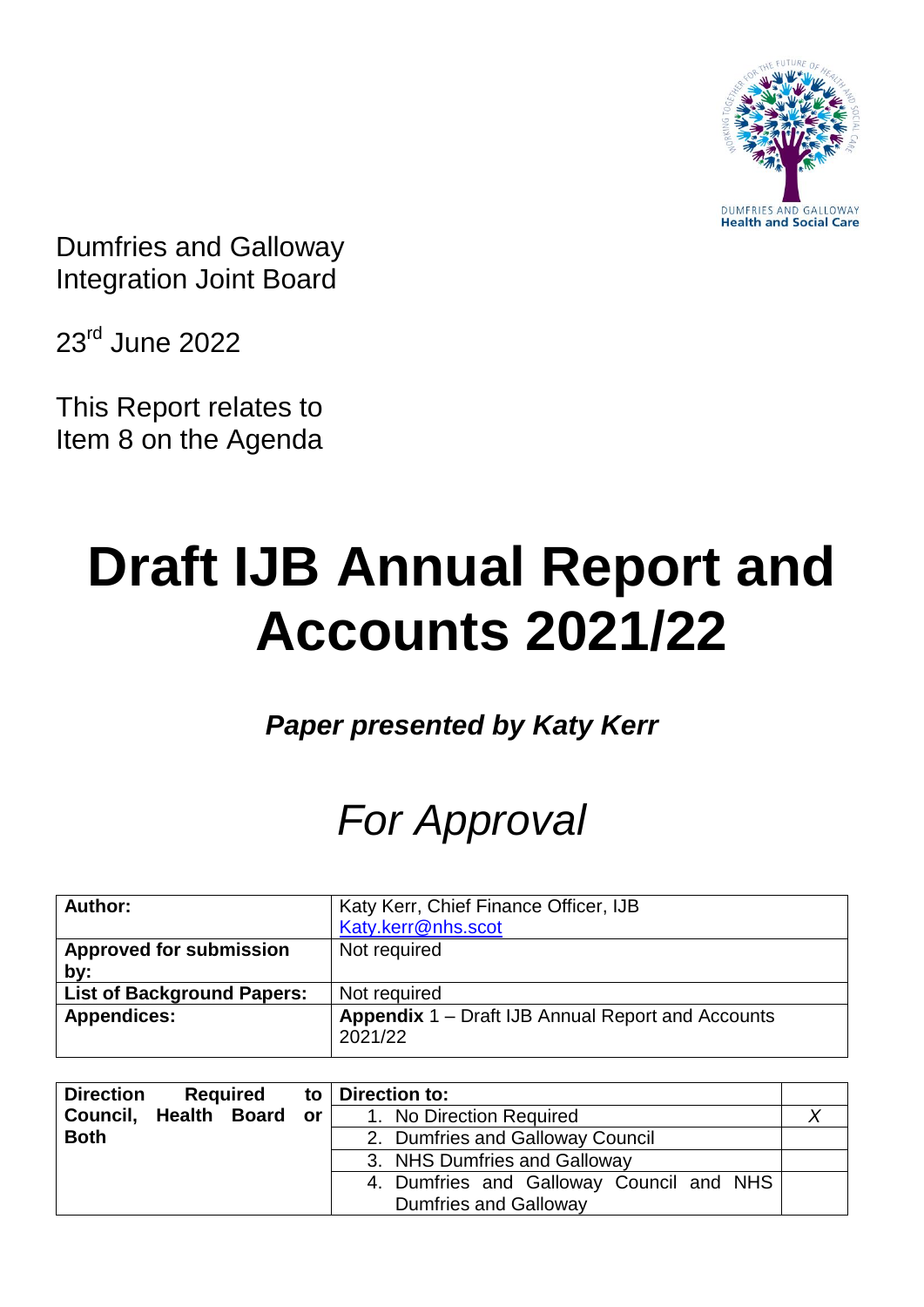#### **1. Introduction**

1.1 This report presents the Integration Joint Board (IJB) Draft Annual Report and Accounts for the financial year 2021/2022.

#### **2. Recommendations**

- 2.1 **The IJB is asked to:**
	- **Approve the unaudited Draft Annual Accounts for the financial year ending 31st March 2022 which will be submitted to the external auditors for review and are subject to public consultation.**

#### **3. Background and Main Report**

- 3.1 Background
- 3.2 The Draft Annual Accounts for the IJB reflect the financial position update presented to the IJB at its meeting on the  $23<sup>rd</sup>$  June 2022 reflecting a break-even outturn position for the 2021/22 financial year after additional resource of £12.876m from the NHS Board to reflect overspends in the delegated budget.
- 3.3 The Chief Finance Officer, as the section 95 officer, has a requirement to prepare accounts for the IJB.
- 3.4 All figures presented are subject to external audit review during July/August 2022, with audited accounts planned to be presented for approval and sign off at the IJB on the 22<sup>nd</sup> September 2022 following Audit and Risk Committee scrutiny.

#### 3.5 Main Report

- 3.6 The Local Authority Accounts (Scotland) Regulations 2014, which state that the Proper Officer (under Section 95 of the Local Government (Scotland) Act 1973) shall ensure that the draft accounts are submitted to the Integration Joint Board by no later than the 30th September following the relevant financial year end. A copy of the accounts is appended to this paper (**Appendix 1**).
- 3.7 The Draft IJB unaudited Annual Accounts for financial year 2021/22 are being presented to this meeting to ensure compliance with the above legislative requirements. The accounts will then be submitted to Grant Thornton for external audit scrutiny and review.
- 3.8 Following the submission of the unaudited accounts, the working papers supporting the accounts will also be provided to the external auditors, who will then undertake the statutory audit of the accounts starting from early July 2022.
- 3.9 To comply with the Local Authority Accounts (Scotland) Regulations 2014, the unaudited accounts will be made available for public inspection for a 3 week period from  $1<sup>st</sup>$  July to 21st July 2022 and will be consulted on virtually through the IJB website.
- 3.10 Further consideration of the contents of the IJB accounts will be undertaken mainly through Audit and Risk Committee at its meeting on 8<sup>th</sup> September 2022.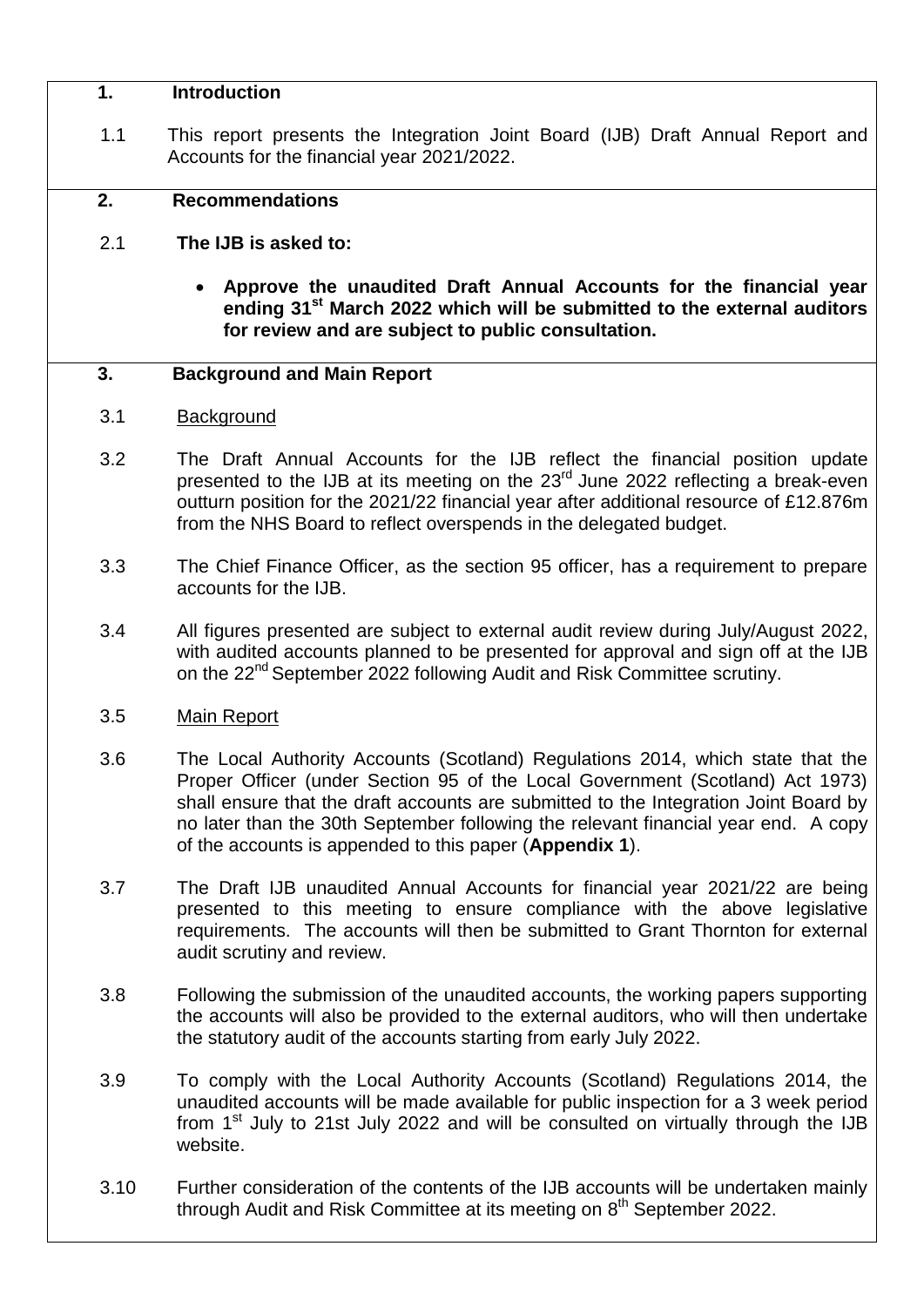- 3.11 Collaboration and consultation has taken place with the NHS and Council's finance team to prepare these accounts.
- 3.12 The accounts have been reviewed in accordance with the latest best practice guidance as issued through Local Authority Scotland Accounts Advisory Committee (LASAAC) who has issued additional guidance on accounting for the Integration of Health and Social Care. LASACC did meet recently to consider the current situation, particularly the impact of the current Covid-19 pandemic and the associated implications for delivery of both the accounts and the external audit process. Additional guidance has recently been issued.
- 3.13 Locally we are able to deliver the accounts to the statutory timetable including the external audit review.
- 3.14 Audit Appointments and the Code Audit Practice
- 3.15 In June 2020, Audit Scotland provided an update on the current audit appointments for Scotland's public bodies and the Code of Audit Practice that sets out the requirements on appointed auditors. Due to the Covid-19 pandemic, the Auditor General for Scotland and the Accounts Commission for Scotland extended the current audit appointments by one year through to 2021/2022. Therefore, Grant Thornton have remained the auditors for Dumfries and Galloway IJB during 2021/2022.
- 3.16 On  $24<sup>th</sup>$  May 2022 we were advised formally that Audit Scotland has been appointed as auditors for Dumfries and Galloway IJB for the audits of 2022/23 to 2026/27. This followed the tender exercise to appoint six firms to conduct audits alongside Audit Scotland. All appointments have been made to ensure compliance with the Ethical Standard and Code of Practice.
- 3.17 It was also noted that the Code of Audit Practice was due to be renewed this year from the start of the 2021/22 audits. However, due to current challenges, it has been agreed that the current code will apply to the extended appointments.

# **4. Conclusions**

4.1 IJB Audit & Risk Committee are asked to approve the unaudited Draft Annual Accounts for the financial year ending  $31<sup>st</sup>$  March 2022 which will be submitted to the external auditors for review and are subject to public consultation.

# **5. Resource Implications**

5.1. The accounts set out the financial position for the IJB for 2021/22.

# **6. Impact on Integration Joint Board Outcomes, Priorities and Policy**

6.1. The Financial Plan has a key role in supporting the delivery of the Strategic Plan.

# **7. Legal and Risk Implications**

7.1. Compliance with legislation relevant to the accounts is set out in the paper.

# **8. Consultation**

8.1. Consultation with Senior Finance Team across NHS and Council.